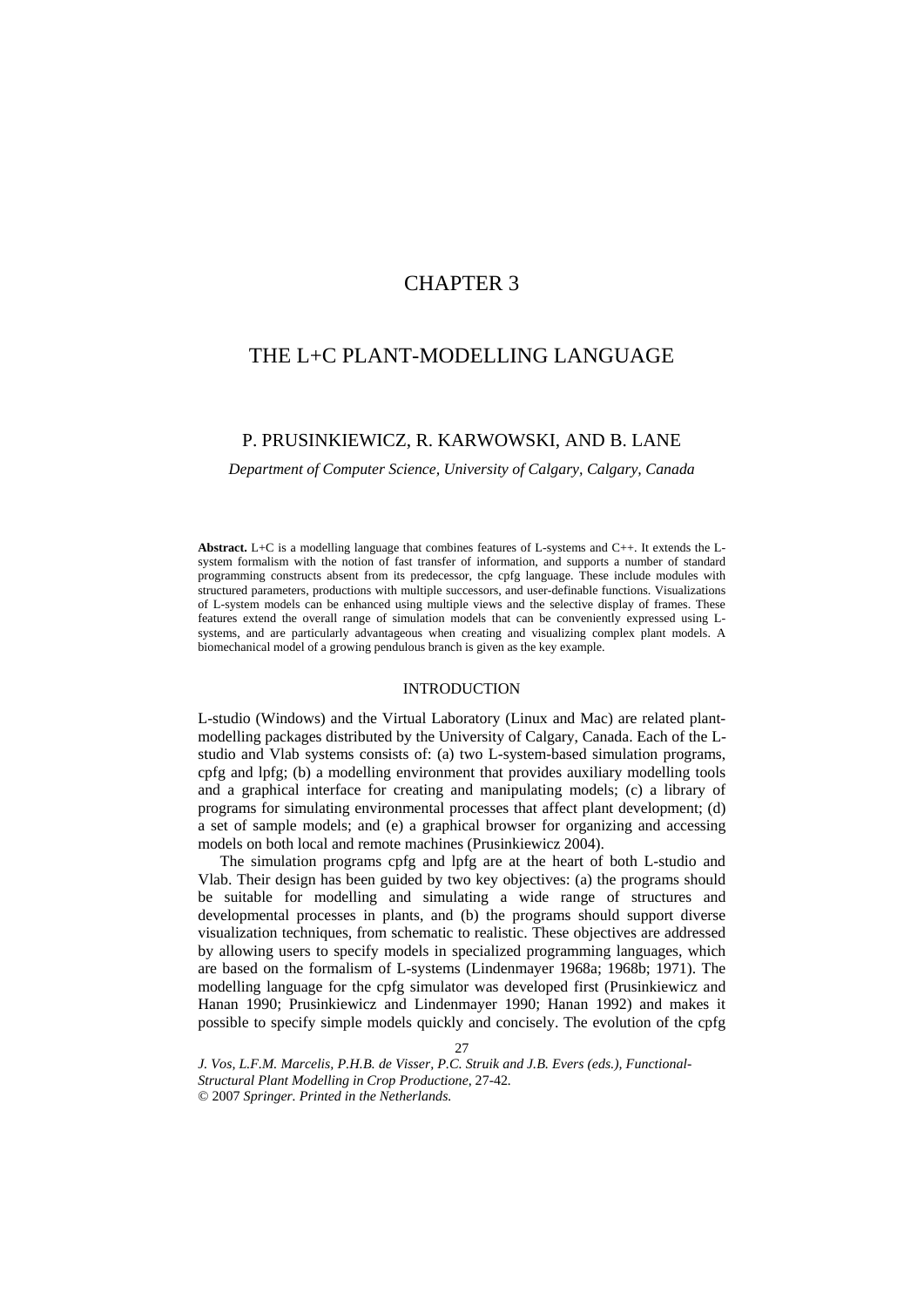language has been surveyed by Prusinkiewicz (1999), with subsequent additions (in particular, decomposition and interpretation rules) described by Prusinkiewicz et al.  $(2000)$ . The currently available constructs have been listed by Měch et al.  $(2005)$ . The language of the lpfg simulator was designed more recently (Karwowski 2002; Karwowski and Prusinkiewicz 2003; Karwowski and Lane 2006) to facilitate the specification of complex plant models (e.g. Mündermann et al. 2005; Allen et al. 2005). We call this language L+C, because it combines features of L-systems and the C++ programming language. Here we overview key features of L+C in a manner that complements and updates its earlier presentation by Karwowski and Prusinkiewicz (2003), and we illustrate the discussed features in the context of a complete L+C program: a model of a growing branch that bends due to gravity.

#### FAST INFORMATION TRANSFER

An essential component of functional-structural plant models is transport of information through the organism (Perttunen et al. 1996; Allen et al. 2005). A simple L-system example would be assigning consecutive numbers to a sequence of modules in a string. This task can be accomplished using the context-sensitive production B(m) < A(n)  $\rightarrow$  B(m+1), as illustrated below for a string of N=4 modules:

$$
B(0) A(0) A(0) A(0)
$$
  
\n
$$
B(0) B(1) A(0) A(0)
$$
  
\n
$$
B(0) B(1) B(2) A(0)
$$
  
\n
$$
B(0) B(1) B(2) B(3)
$$

We observe that it takes *N*–1 derivation steps for the information to propagate to the end of an *N*-element string, as indicated by the arrows. This is a consequence of determining the next state of each module as a function of the current state of its left neighbour. Although each module in the string is rewritten in each derivation step, the state of only one module is changed. The remaining modules are not affected.

L+C includes a construct that makes it possible to accelerate this information transfer if the string is rewritten sequentially, from left to right, during a single derivation step. Under this assumption, the next state of a module can be calculated as a function of the (just calculated) next state of its left neighbour, rather than the current state of that neighbour. The flow of information is then represented by the arrows in the following derivation step:

$$
\begin{array}{c}\n\text{B(0)} \text{A(0)} \text{A(0)} \text{A(0)} \\
\downarrow \\
\text{B(0)} \text{B(1)} \text{B(2)} \text{B(3)}\n\end{array}
$$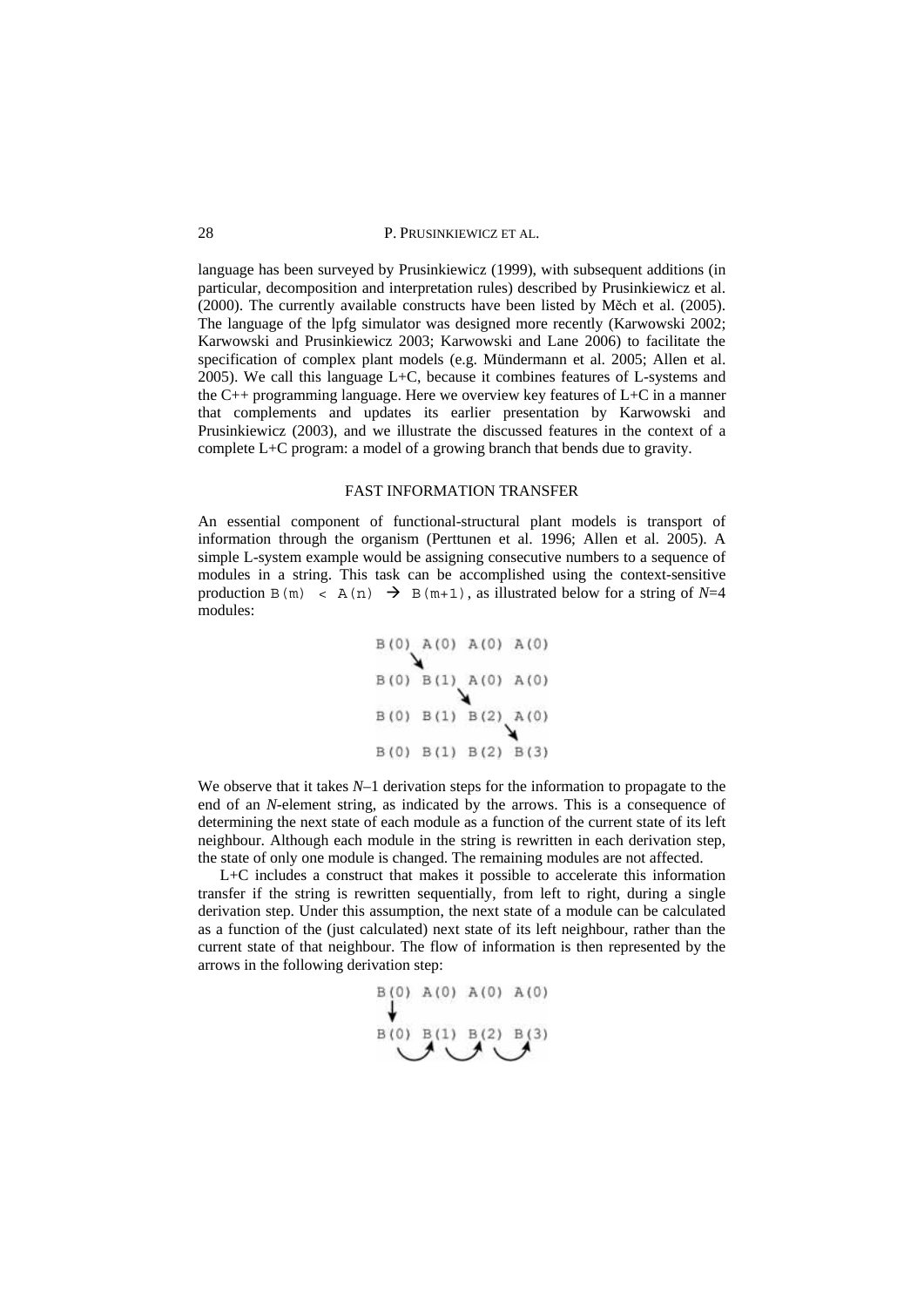In order to refer to this *new context* in L-system productions, we use the symbol << . A production that defines the above derivation can thus be written as

$$
B(m) \leq A(n) \Rightarrow B(m+1).
$$

In general, the predecessor of a production using new context in a derivation proceeding from left to right has the following format:

```
new-left-context << strict-predecessor > right-context .
```
In an analogous manner, if a derivation step is performed from right to left, a production predecessor with new context has the general format:

*left-context* < *strict-predecessor* >> *new-right-context* .

The *left-context* and *right-context* fields are optional. Motivated by the above example, we refer to L-systems that use the new context construct as L-systems with fast information transfer. Note that a production may only have one new context field (i.e., either << or >>), depending on the derivation direction. Productions with a new context field inconsistent with the current derivation direction are ignored.

# FORMAT OF L+C PRODUCTIONS

The productions considered in the previous section were specified using a mathematical L-system notation. In L+C, the arrow is replaced by the keyword produce, which leads to production specification of the form

 $B(m) \leq A(n) : \{$ produce  $B(m+1);$ 

In general, an L+C production has the syntax:

```
predecessor : {production body}
```
where the predecessor is specified as discussed in the previous section, and the production body is a block of C++ code including one or more statements:

produce *parametic-string<sub>opt</sub>*;

Although the mathematically inspired arrow notation may appear more elegant than the L+C notation, the latter is more flexible as a programming construct. For example, an L+C production may include several alternative successors, as in the construct:

```
\text{B (m)} \  \, << \,\, \text{A (n)} \  \, : \  \, \{\,\,m++; if (m%3==0) produce C(m)B(m); else produce B(m);
}
```
In addition to assigning consecutive numbers to consecutive modules  $B(m)$ , this production inserts a module  $C(m)$  in front of every  $B(m)$  each time m is divisible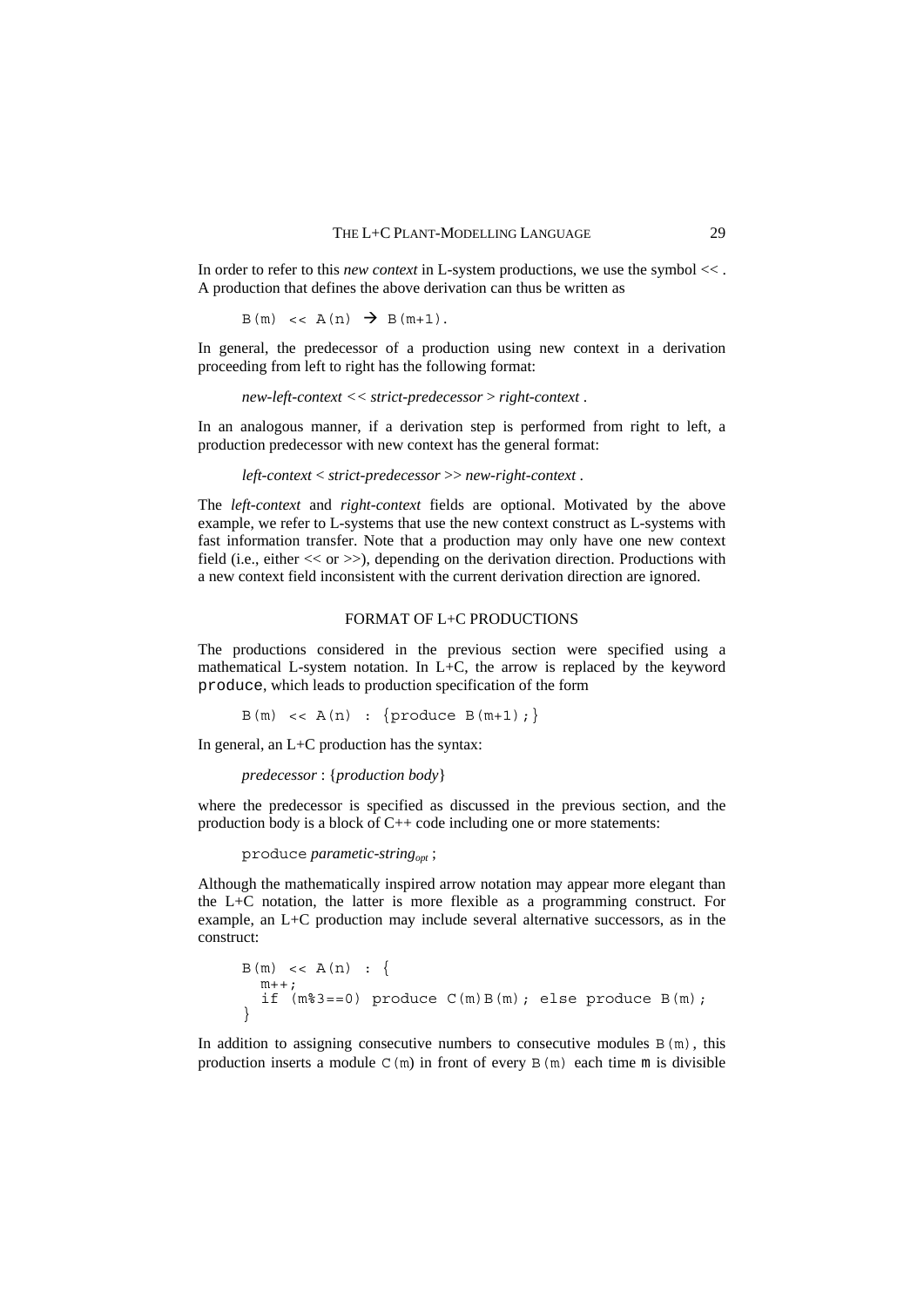by 3. The traditional notation would require two separate productions to express the same idea, which might be inefficient if the computations preceding production application were much longer than the simple incrementation, m++.

L+C also supports a variant of the produce statement, denoted by keyword nproduce. In contrast to produce, the execution of nproduce does not terminate the application of a production. This makes it possible to construct the successor of a production 'piece by piece'. For example, using nproduce, the previous production can be simplified to the form:

```
B(m) \leq A(n) :m++;if (m\text{m} = 0) nproduce C(m);
  produce B(m);
}
```
#### STRUCTURED PARAMETERS AND MODULE DECLARATIONS

In the above examples, we have only considered modules with a single numerical parameter. L+C extends the previous definition of parametric L-systems (Lindenmayer 1974; Prusinkiewicz and Hanan 1990; Prusinkiewicz and Lindenmayer 1990; Hanan 1992) by allowing for the use of parameters of different types, including user-definable data structures. To make this possible, L+C modules are declared before use. Declaration specifies the number and types of parameters that are associated with the given module type with the following syntax:

module *identifier* (*parameter-list<sub>opt</sub>*);

To illustrate the usefulness of structured parameters, let us consider the following context-sensitive production in cpfg notation:

```
L(x11, x12, x13, x14, x15) < A(x1, x2, x3, x4, x5) >R(xr1, xr2, xr3, xr4, xr5) \rightarrow A(x1, x2, x3, x4, x5+1)
```
This production operates on a module A with five real-valued parameters, and increments the value of the last parameter by 1 if module A appears in the context of modules L and R. Note that, due to the relatively high number of module parameters, this production is difficult to read. The corresponding L+C code is:

```
struct data { float x1, x2, x3, x4, x5; }; 
module A(data); module L(data); module R(data); 
L(d1) < A(d) > R(dr):
{
 d.x5 += 1.0:
  produce A(d); 
}
```
In this example, as in most simple programs, the L+C code is longer than the equivalent cpfg code. Nevertheless, the use of structured module parameters offers several advantages: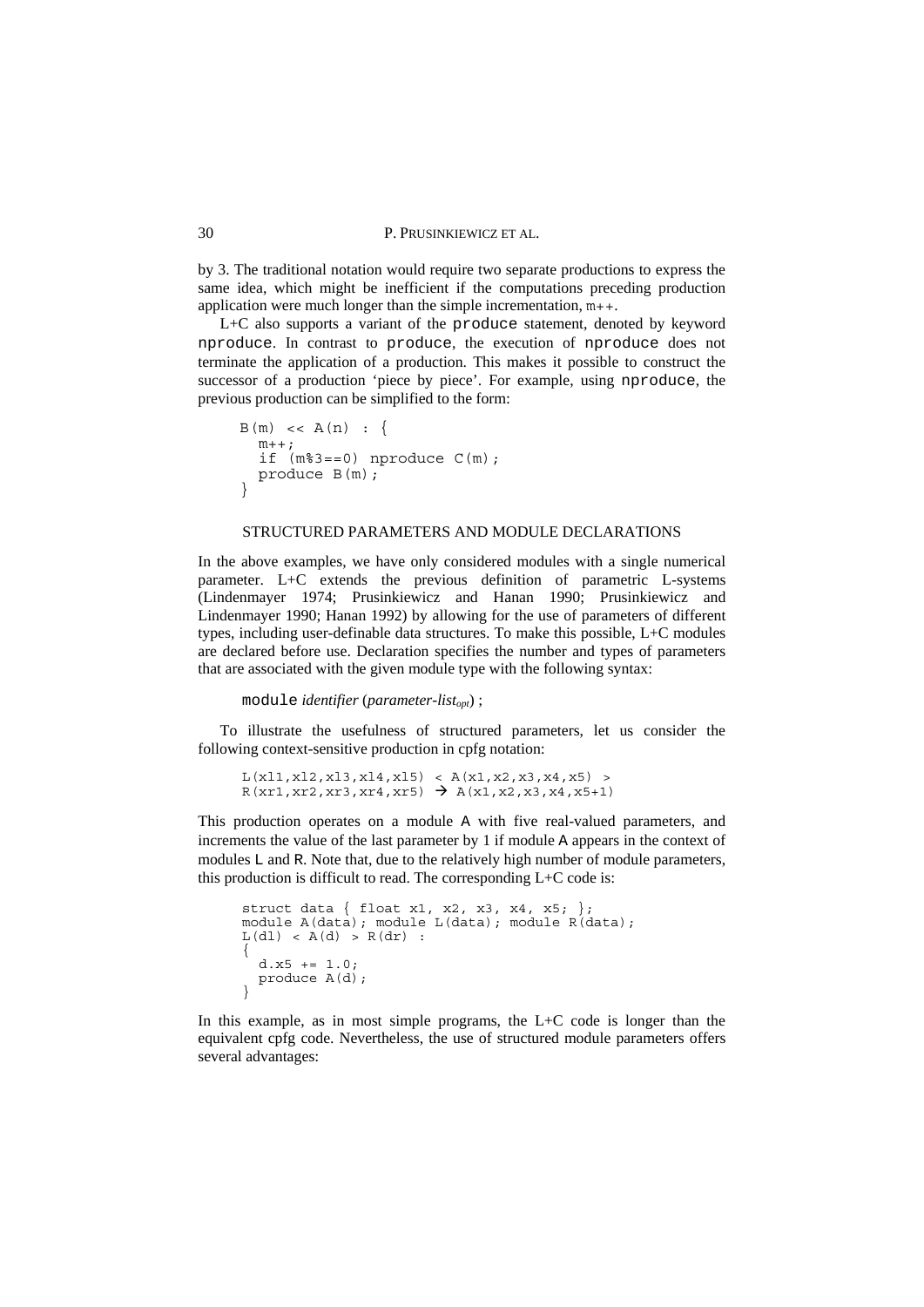- Long lists of parameter modules can be avoided. This results in a more legible code.
- The  $L+C$  code is less error-prone. In cpfg it is easy to introduce an error by inadvertedly skipping a parameter in a long parameter list.
- The L+C code is easier to modify. For example, if an additional parameter  $x6$  is needed to characterize modules L, R and A, in L+C it suffices to extend the definition of the structure data. In contrast, in cpfg it is necessary to include x6 explicitly in the parameter list associated with each occurrence of these modules.

#### CONTROL OF L-SYSTEM PROGRAM EXECUTION

In principle, the notion of L-systems leads to a declarative programming style. Each production is a statement of the form: "If a module and its neighbours match the production predecessor then subsequent actions will be performed as specified in the production body". These actions thus depend on the state and context of the module to which they apply, rather than a control flow mechanism as found in imperative languages.

Nevertheless, L+C also includes elements of the imperative programming style. The body of each production is specified as a sequence of statements based on C++. Furthermore, there are four blocks of statements that are performed at specific points of the derivation: at the beginning of the simulation (Start), at the beginning of each derivation step (StartEach), at the end of each step (EndEach), and at the end of the simulation (End). These blocks were already defined for cpfg (Hanan 1992), but play a more significant role in L+C because they may include statements that affect the flow of the simulation.

One such pair of statements are calls to the predefined functions Forward() and Backward(). These functions are typically used within the StartEach block, and determine whether the derivation will proceed left-to-right or right-to-left in the forthcoming step. As we have seen in the section "*Fast information transfer*", the direction of the derivation is of critical importance in the case of fast information transfer, because left new context can only be used when the derivation proceeds left-to-right, and right new context can only be used when the derivation proceeds right-to-left.

As the applicability of productions with new context depends on the direction of the derivation, only a subset of the production set may apply in a given derivation step. In the case of fast information transfer this subset may be established implicitly, by ignoring productions with the new context that are incompatible with the current direction of derivation. However, in many models it is convenient to control the applicable production set explicitly (Frijters and Lindenmayer 1974; Frijters 1976). To this end, L+C supports statements of the form

## group *group\_id* :

which divide the set of productions into subsets called groups (or tables in L-system theory; cf. Rozenberg 1973; Ginsburg and Rozenberg 1975). A group statement can be inserted before any production, and assigns a numerical label *group\_id* to the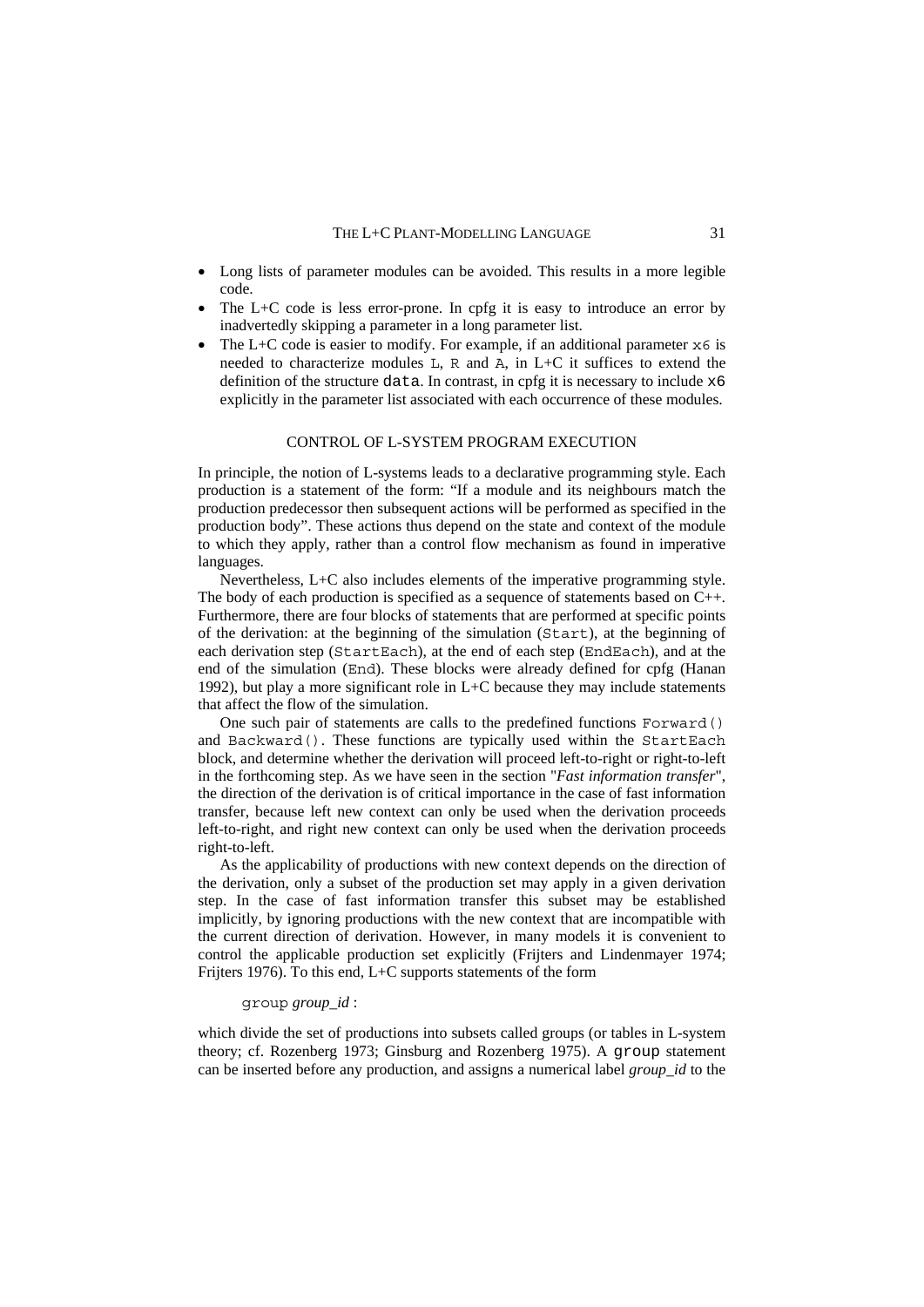subset of productions that follow. This label remains in effect until the next group statement or the end of the production list. The group statements are used in conjunction with the function

#### UseGroup(*group\_id*)

which is typically called within the StartEach block and defines the group of productions to be used in the forthcoming step. By definition, productions in group 0 are used in all steps.

The notion of groups lends itself to the division of the simulation into a sequence of phases, each characterized by the use of a specific production group. The sequence of phases that constitute a simulation may be fixed, but it may also be determined dynamically, with the next phase depending on the outcome of the previous phase. For example, such a situation may occur if L-system productions are applied iteratively, until some criterion of convergence is met. It may then be desirable to interpret and visualize the result of a simulation graphically only after convergence has been achieved. To this end, L+C supports the function

#### DisplayFrame()

which is typically called within the EndEach block to display the result of the latest simulation step. Furthermore, as the number of iterations may be difficult to define *a priori*, L+C supports the function

# Stop()

which terminates the execution of the simulation at the end of the derivation step in which it has been called. Examples of the constructs discussed in this and the following sections will be given in the context of a complete L+C model (Section "*A Biomechanical example*").

# MULTIVIEW VISUALIZATION

In some applications, it is useful to display different aspects (views) of a simulation concurrently (Roberts 2000). For example, one view may realistically represent a developing plant, while another shows corresponding statistical information in the form of a dynamically updated table or a histogram. In L+C, different views can be displayed in separate windows, the contents of which are specified using subsets of interpretation rules (Prusinkiewicz et al. 2000). Each subset is called a visual group, and is identified by the statement

## vgroup *view* :

A vgroup statement assigns the label *view* to the subset of interpretation rules that follow it. A visual group is terminated by the next vgroup statement or the end of the production list.

An important difference between the group and vgroup statements concerns the execution of the affected productions. In addition to group 0, only one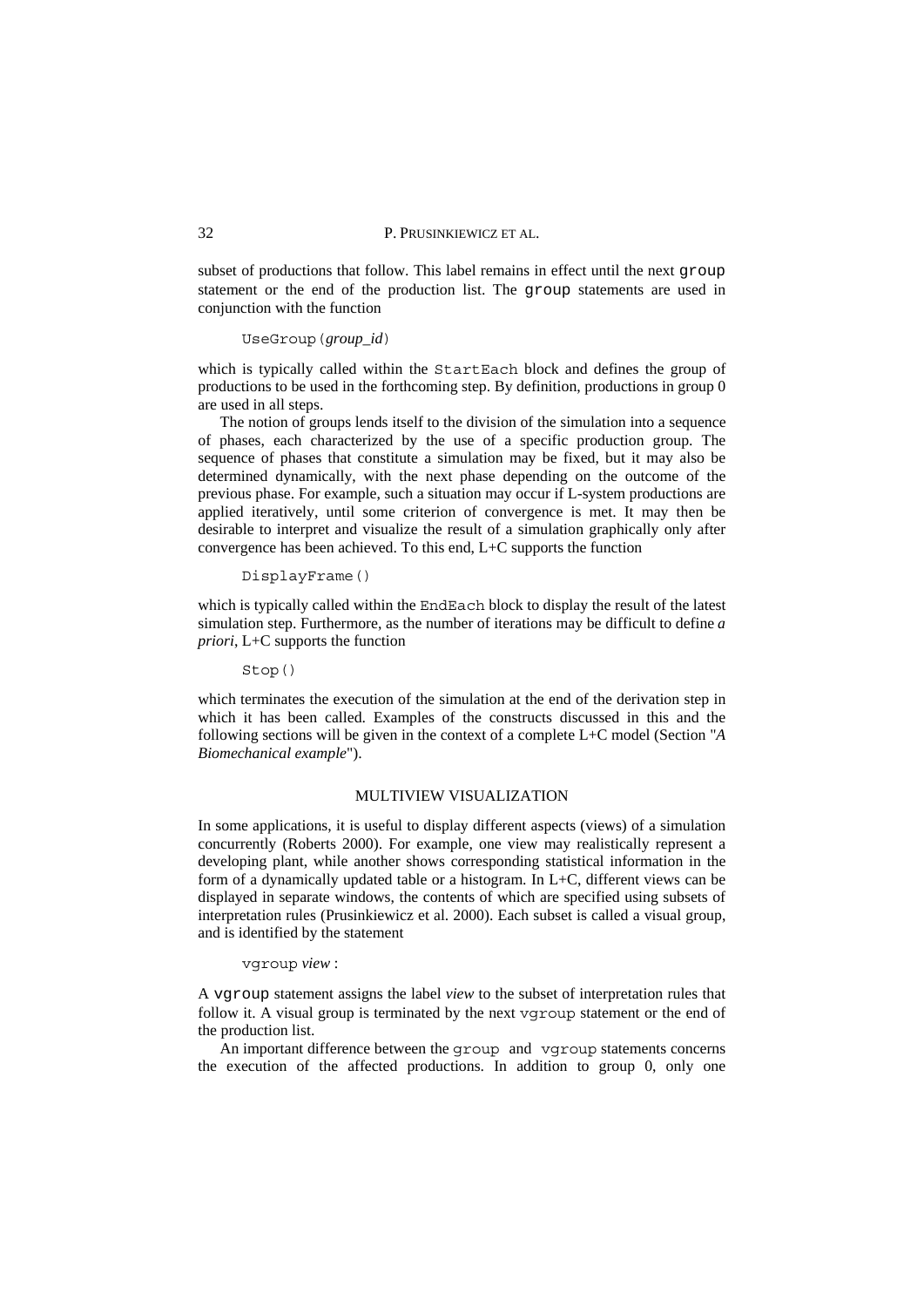production group, specified by the latest call to the UseGroup() function, applies to any particular simulation step. In contrast, interpretation rules in several visual groups can be executed in each simulation step, provided that windows associated with these groups are open. An L+C programmer may control which windows are open using the function call

UseView(*view*).

Additional constructs are provided in L-studio and lpfg to determine the default size and position of the windows, and to open and close them using menus.

# INTERACTION WITH THE MODELS

Computational models are often used in simulated experiments in which model attributes are modified to address 'what if'-type questions. Models expressed in L+C are conducive to such experiments, since the user can modify any aspect of the model by changing the L-system code. In addition, L-studio and vlab provide interactive tools that provide an interface for manipulating the numerical parameters and functions incorporated in the model. These tools include user-configurable virtual control panels and graphical function editors (Prusinkiewicz 2004).

The user may also explore models by directly manipulating their visual representations on the screen. Such manipulations may mimic physical operations such as pruning, girdling or pulling branches. The fundamental operation underlying these manipulations is the selection of a module within the graphical representation of the model. When the user selects a module with the mouse, a reserved module, Mouse Ins() in L+C, is automatically inserted before the symbolic representation of the selected module in the L-system string. The modeller specifies the response to this event using a production that includes MouseIns()in the predecessor.

# A BIOMECHANICAL EXAMPLE

To illustrate L+C constructs in the context of a complete program, let us consider the biomechanical model of a growing pendulous branch proposed by Jirasek et al. (2000) according to the ideas of Fournier (1989). Jirasek et al. observed that the forces and torques involved in the bending, as well as the resulting reorientations and displacements of internodes, can be considered signals that propagate between plant modules and have local effects. This observation led to L-system implementations of the biomechanical model, first in cpfg (Jirasek 2000) and later in L+C (Taylor-Hell 2005). The L+C implementation makes use of almost all the programming constructs specific to this language, and therefore provides a good example of its features. In the model below, we ignore for simplicity the effects of tropisms and secondary growth. We also assume that the model operates in 2D.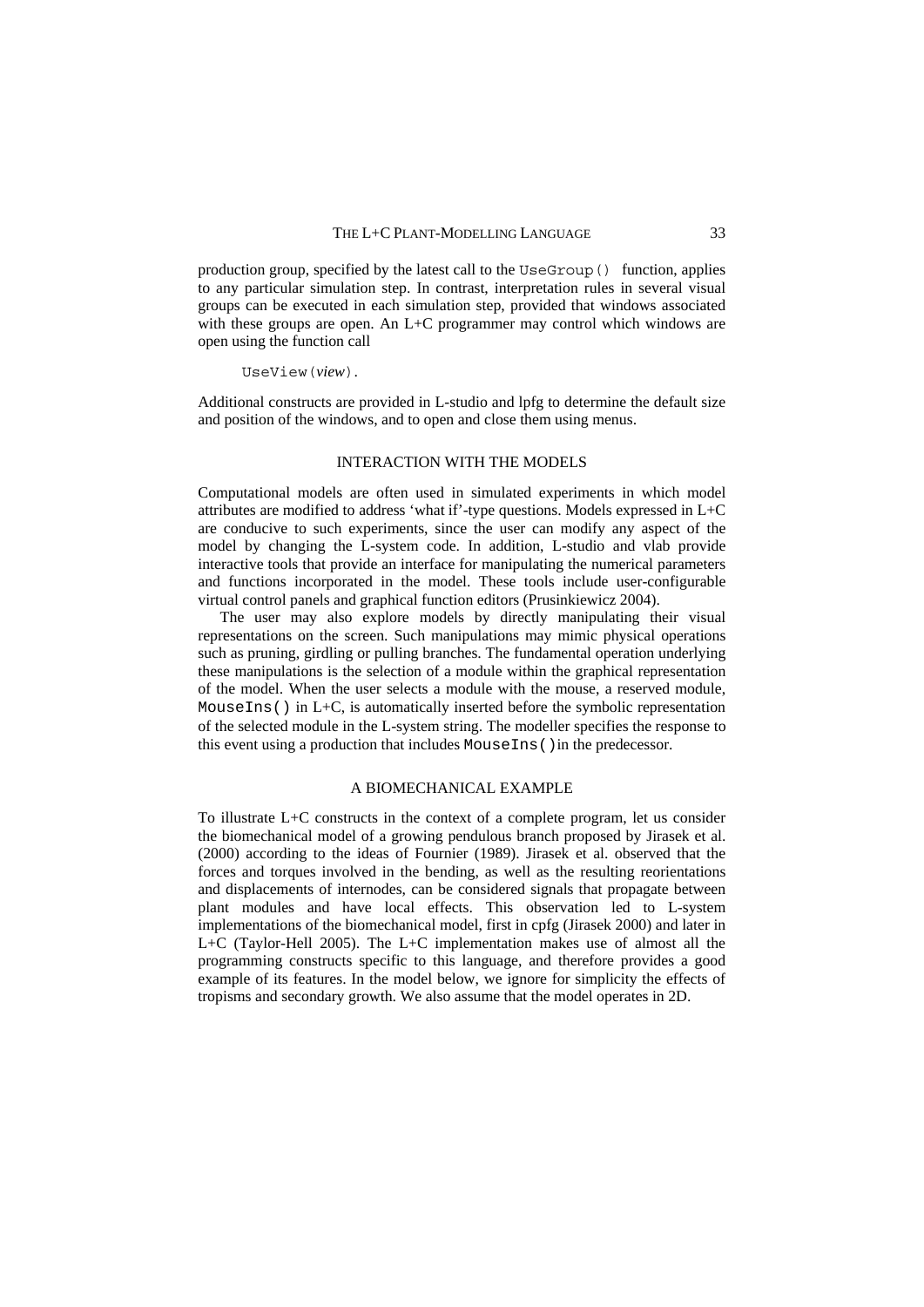

*Figure 1. Geometry of branch bending. Left: representation of a branch with N=5 internodes, and the symbols used in the derivation of the formula for static equilibrium. Right: the adjustment of internode orientation during the relaxation process* 

The point of departure in the model construction is the derivation of equations that characterize branch shape in static equilibrium. We represent the branch as a sequence of internodes (Figure 1a), beginning with a fixed internode and terminated by an apex. The internodes are numbered from 1 (fixed proximal internode) to *N* (distal internode), and connect nodes numbered 0 to *N*. Each internode is represented as a vector  $\mathbf{r}_i = s_i \mathbf{H}_i$ , where the number  $s_i$  denotes internode length, and the unit vector  $\mathbf{H}_i$  denotes internode orientation. The position of node *j* with respect to node *i*  $(0 \le i < j \le N)$  is thus described by the vector

$$
\mathbf{R}_{i,j} = \sum_{k=i+1}^{j} \mathbf{r}_k \tag{1}
$$

We assume that the branch would be straight in the absence of gravity but bends downward in the presence of gravity. To model this bending, we assume that each node *i* is an elastic joint, subject to a torque  $\tau_i$ . This torque is caused by gravity acting on the overhanging part of the branch (positioned distally with respect to node *i*). To simplify calculations, we assume that the mass of the branch is concentrated in its nodes.

Let  $\mathbf{F}_i = m_i \mathbf{g}$  denote the force acting on node *i* with mass  $m_i$  under gravitational acceleration **g**. The torque  $\tau$ <sub>*i*</sub> is the sum of the torques exerted by the individual masses positioned distally with respect to node *i*:

$$
\boldsymbol{\tau}_i = \sum_{j=i+1}^N \mathbf{R}_{i,j} \times \mathbf{F}_j. \tag{2}
$$

The above equation expresses torques in global terms, in the sense that it incorporates influences of masses  $m_i$  that may be positioned far away from node *i*. Nevertheless, torques acting on consecutive joints can be related to each other in local terms. Specifically, the torque acting on node  $i-1$  is equal to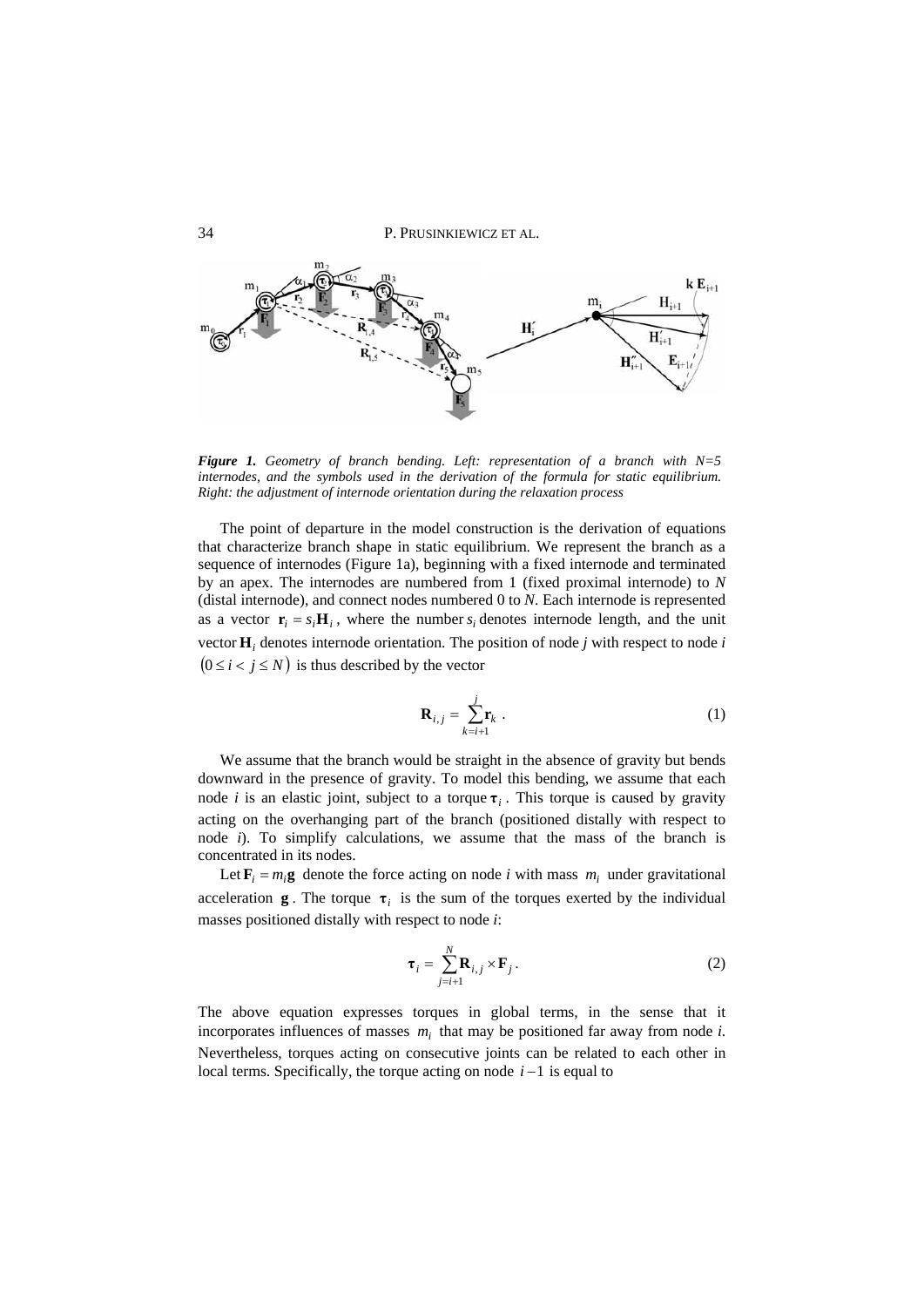$$
\begin{split}\n\boldsymbol{\tau}_{i-1} &= \sum_{j=i}^{N} \mathbf{R}_{i-1,j} \times \mathbf{F}_{j} = \mathbf{R}_{i-1,i} \times \mathbf{F}_{i} + \sum_{j=i+1}^{N} \mathbf{R}_{i-1,j} \times \mathbf{F}_{j} = \mathbf{r}_{i} \times \mathbf{F}_{i} + \sum_{j=i+1}^{N} (\mathbf{r}_{i} + \mathbf{R}_{i,j}) \times \mathbf{F}_{j} \\
&= \mathbf{r}_{i} \times \sum_{j=i}^{N} \mathbf{F}_{j} + \sum_{j=i+1}^{N} \mathbf{R}_{i,j} \times \mathbf{F}_{j} = \mathbf{r}_{i} \times \mathbf{T}_{i} + \boldsymbol{\tau}_{i}\,,\n\end{split}
$$

where

$$
\mathbf{T}_{i-1} = \sum_{j=i-1}^{N} \mathbf{F}_{j} = \mathbf{F}_{i-1} + \sum_{j=i}^{N} \mathbf{F}_{j} = \mathbf{F}_{i-1} + \mathbf{T}_{i} \tag{4}
$$

In static equilibrium, a torque of magnitude  $\tau_i = |\tau_i|$ , acting on the node *i*, rotates internode  $\mathbf{r}_{i+1}$  by angle  $\alpha_i = \tau_i / \kappa_i$  with respect to internode  $\mathbf{r}_i$ . The parameter  $\kappa_i$  is the rotational spring constant associated with node *i*. The geometry of the branch is thus described by the equations:

$$
\mathbf{H}_{i+1} = \text{Rotate}(\mathbf{H}_i, \alpha_i),
$$
  
\n
$$
\mathbf{P}_{i+1} = \mathbf{P}_i + s_i \mathbf{H}_i,
$$
\n(5)

where the function Rotate( $H_i$ ,  $\alpha$ <sup>*i*</sup>) changes the orientation of vector  $H_i$  by angle  $\alpha_i$  (in 2D), and **P**<sub>*i*</sub> is the position of mass  $m_i$ .

To find the equilibrium, we use a relaxation method (Press et al. 1992, pp. 754- 755), which in this case consists of an iterative application of two steps: *Step 1*. Given a sequence of internodes  $\mathbf{r}_i = s_i \mathbf{H}_i$ , calculate torque  $\tau_i$  acting on each node. To this end, scan the branch in the proximal direction, and apply Equations 3 and 4 to consecutive nodes.

*Step 2.* Given the torques  $\tau_i$ , adjust the orientation of each internode. To this end, scan the branch in the distal direction. Given the adjusted orientation  $H_i$  of internode *i*, first find the vector  $\mathbf{H}_{i+1}^{\dagger}$  that forms angle  $\alpha_i = \tau_i / \kappa_i$  with respect to  $\mathbf{H}_i^{\dagger}$ (Figure 1b). The vector  $\mathbf{E}_{i+1} = \mathbf{H}_{i+1}^{\dagger} - \mathbf{H}_{i+1}$  is the difference between the orientation of internode  $i+1$  calculated in the previous iteration step and the orientation that would be required to achieve equilibrium. The adjusted orientation of internode  $i+1$ is then defined as  $\mathbf{H}_{i+1} = \text{Normalize}(\mathbf{H}_{i+1} + k\mathbf{E}_{i+1})$ . Parameter *k* controls the amount of adjustment and thus affects the speed of convergence to the solution, and function Normalize restores the result to the unit length. Furthermore, the magnitudes of difference vectors are accumulated to form an error measure:

$$
e = \sum_{i=0}^{N} \left| \mathbf{E}_i \right| \,. \tag{6}
$$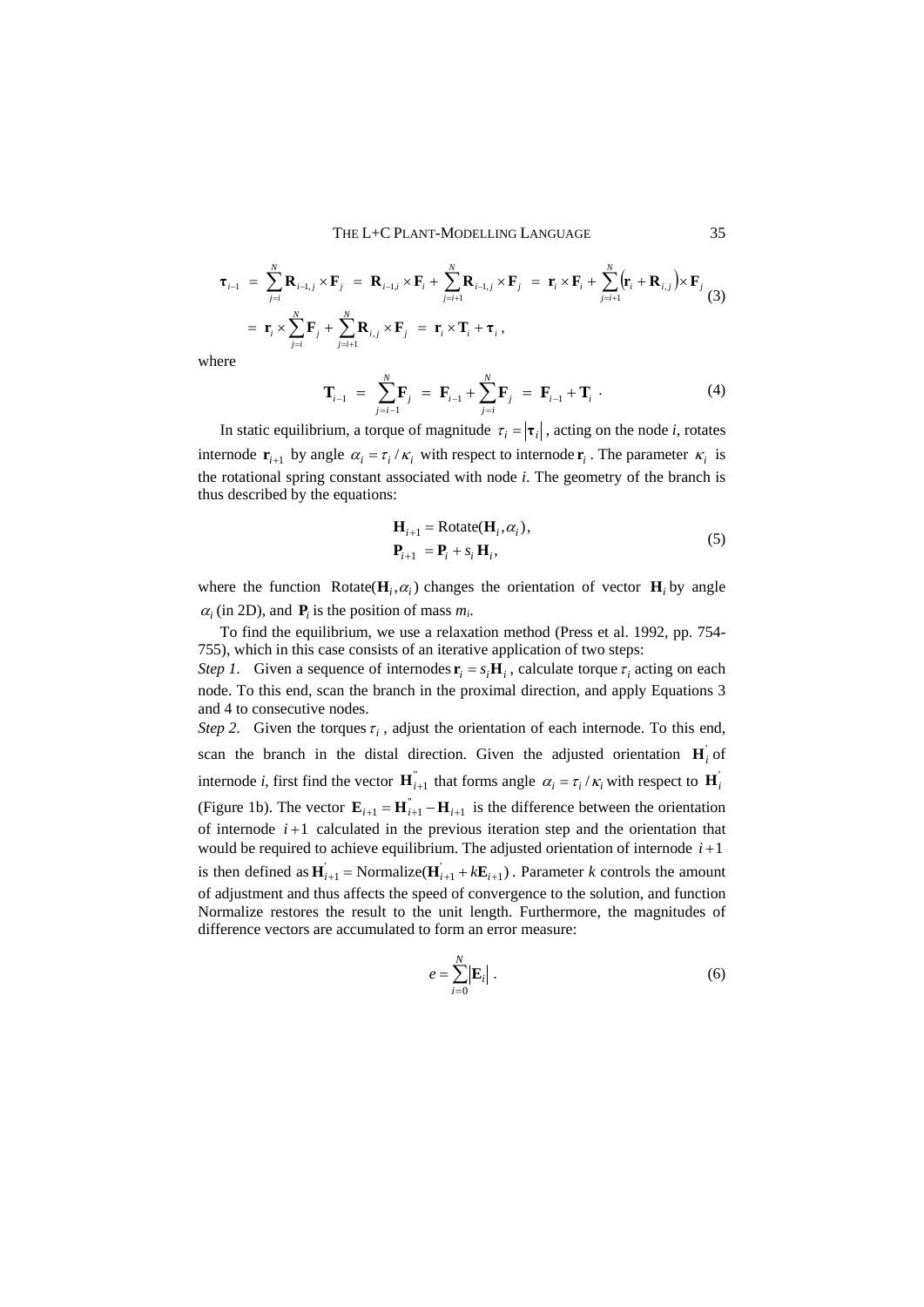

*Figure 2. The sequence of phases in the simulation of a growing and bending branch. Similar graphs are useful when defining the sequence of phases in other L+C models as well* 

The iteration ends when the error *e* falls below an assumed tolerance threshold. Within this tolerance, the orientations of the internodes and positions of the nodes then satisfy Equations 5. In the complete model of a growing branch, this is an appropriate time to simulate a developmental step. The cycle of computation is illustrated in Figure 2. The resulting L+C program is listed on the following pages.

The program begins with the definitions of constants, variables and functions, and declarations of data structures and modules (lines 1 to 53). The threedimensional vector V3f, which appears for the first time in the definition of the gravity vector (line  $10$ ), is one of the types declared in the L+C header file lpfgall.h. An example of a user-defined function follows (lines 12-22). Lines 55-97 present a typical example of the organization of computation. The statements in the Start block (lines 57-67) initialize variables, set the initial phase of the computation, and activate two different views of the model at the beginning of the simulation. The statements in the StartEach block (lines 69-77) specify the production group and derivation direction to be used in the forthcoming simulation step. Finally, the statements in the EndEach block (lines 79-97) determine the sequence of simulation phases according to Figure 2. As the number of iterations needed to reach the equilibrium is not known in advance, the results are displayed on demand using the DisplayFrame() function (line 89), once the error drops below a threshold value maxerror (line 86). For similar reasons, the number of simulation steps needed for the branch to grow to a desired length is not known in advance. The simulation is thus terminated by a call to the Stop() function once the branch has reached the maximum prescribed length (lines 136-139). The derivation length statement (line 99) serves as a safeguard, specifying an upper limit on the number of steps.

The Axiom statement (line 100) specifies the initial structure. First is the Axes() module, which is used to draw coordinate axes in the Torques view. Following it is the branch, which initially consists of a single internode followed by an apex.

The L-system productions are divided into three groups. The PropagateLeft and PropagateRight groups (lines 102-127), with a single production each, iteratively compute the shape of the branch according to the mathematical analysis presented earlier in this section. The conciseness of these productions illustrates the expressive power of key constructs of L+C: context-sensitive productions, fast information transfer, modules with structured parameters, and vector operations.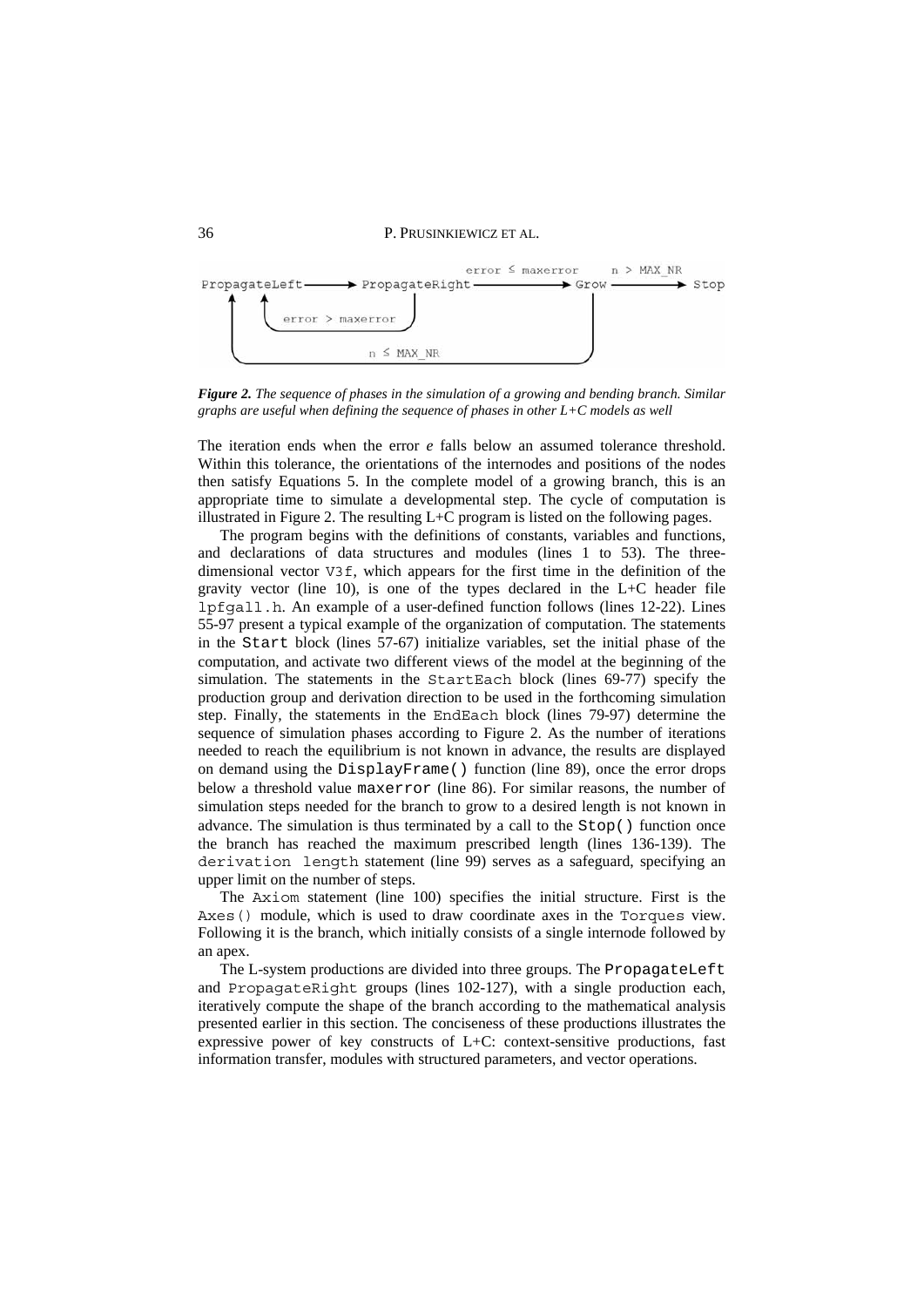THE L+C PLANT-MODELLING LANGUAGE 37

```
1
 2
 3
 4
 5
 6
 7
 8
 9
10
11
12
13
14
15
16
17
18
19
2021
22
23
24
25
26
27
28
29
30
31
3233
34
35
36
37
38
39
40
41
42
43
44
45
46
47
48
49
50
51
52
53
54
55
56
57
58
59
60
61
62
    #include <math.h> // C/C++ math header 
    #include <lpfgall.h> // declarations: L+C variables, 
     // structures, functions, etc.
    const int MAX N=30; // max number of internodes
    const float S=1.0; // internode length
    const float MASS=0.1; // mass of a node 
    const float KAPPA=4500.0; // spring constant 
    const float maxerror = 0.01; // error limit
    const float relax=0.5; // relaxation coefficient 
    const V3f Gravity(0,-9.81,0); // gravity vector 
    /* Sample definition of functions on vectors: 
       Rotation of vector a in xy plane by angle alpha */V3f VecRotate(V3f a, float alpha)
    {
       V3f c; 
    c.x = a.x * cos(alpha) - a.y * sin(alpha);
    c.y = a.x * sin(alpha) + a.y * cos(alpha);
      C. \overline{z} = 0;
       return c; 
    }
    /* Analogous definitions of cross product, vector 
        length, and vector normalization should go here */ 
    /* Declarations of structures, modules, and variables */ 
    struct InternodeData
    {
    float s; \frac{1}{2} // internode length
     float mass; // node mass 
       float kappa; // rotational spring constant 
       float sigma_mass; // total mass to the right
     float torque; // torque from masses to the right 
    V3f P; \frac{1}{\sqrt{2}} // proximal node position
    V3f H; \frac{1}{\sqrt{2}} internode orientation
    };
    module Internode(InternodeData); 
    module Apex(int); // int = number of internodes 
    module Axes(); // for visualizing coordinate axes 
   InternodeData iid; // initial internode data<br>int Phase; // computation phase
    int Phase; // computation phase 
    float error; // distance from equilibrium 
    int color; // current color index 
    /* Enumeration of computation phases */ 
    #define PropagateLeft 1 // accumulate masses, torques 
    #define PropagateRight 2 // update angles, positions 
    #define Grow 3 // append internode 
    /* Organization of computation */ 
    Start: // At the beginning of simulation 
    { // initialize non-zero variables: 
      iid.s = S; // internode length,
      iid.mass = MASS;<br>iid.kappa = KAPPA;
      iid.mass = MASS;<br>iid.mass = MASS;<br>iid.kappa = KAPPA; // rot. spring constant,<br>iid.H.x = 1; // internode orientation
                                \frac{1}{1} internode orientation,
```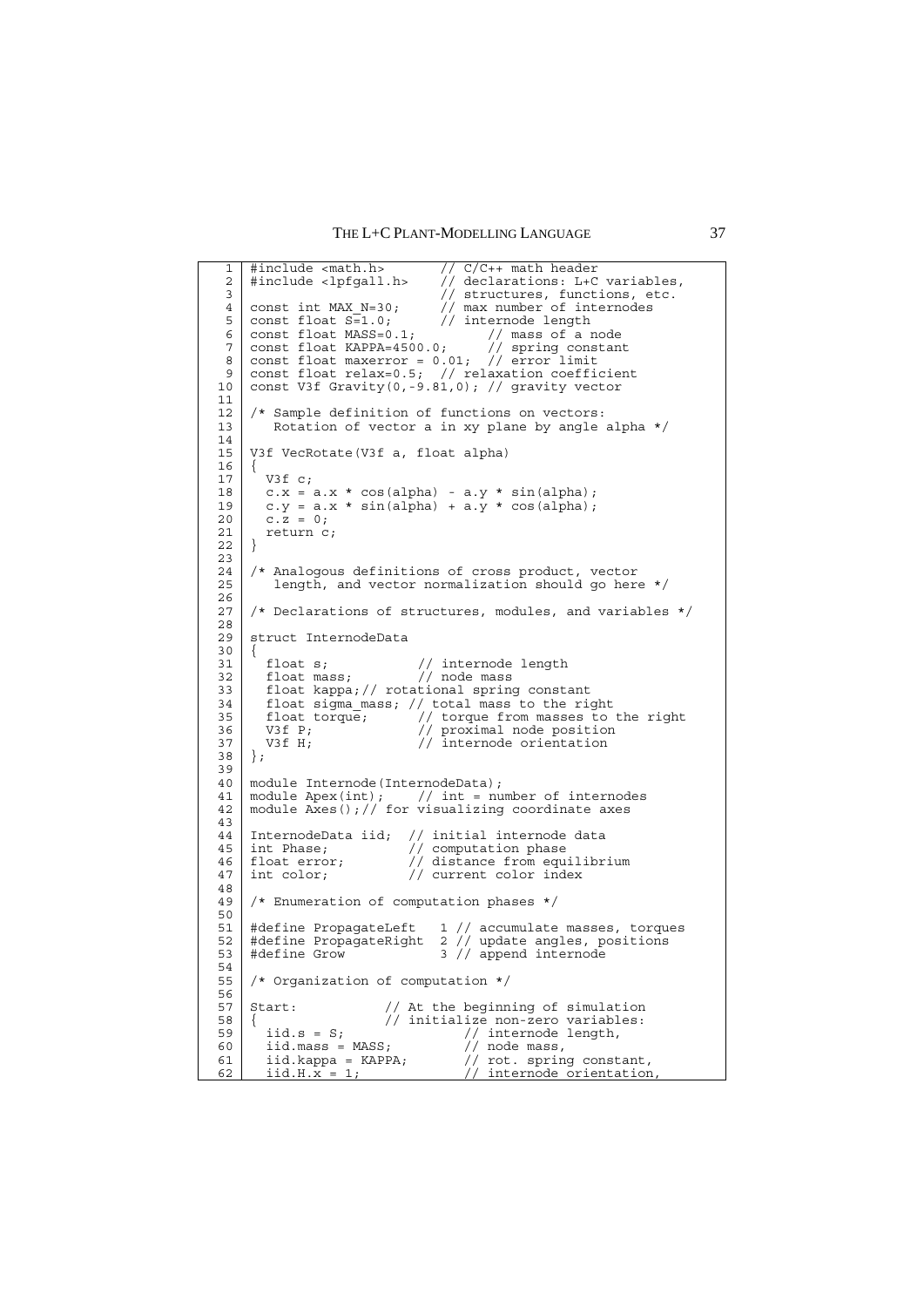```
6364
 65
 66
 67
 68
 69
 70
 71
 72
 73
 74
 75
 76
 77
 78
 79
 90
 81
 82
 83
 84
 85
 86
 87
 88
 89
 9091
 92
 93
 9495
 96
 97
 98
 99
100
101
102
103
104
105
106
107
108
109
110
111
112
113
114
115
116
117
118
119
120
121
122
123
124
        Phase = PropagateLeft;<br>color = 1;
      color = 1; // initial color index.
       UseView(Branch); // Display view "Branch" 
       UseView(Torques); // Display view "Torques" 
      }
     StartEach: // At the beginning of simulation step 
        // set group and derivation direction:<br>UseGroup(Phase); // set current group,
       UseGroup(Phase); // set current group, 
        if (Phase == PropagateLeft)<br>Backward();
      Backward(); \sqrt{2} // derive right-to-left
       else // or 
      Forward(); \frac{1}{2} // left-to-right.
        error = 0; // Also, clear cumulative error.
     }
     EndEach: // At the end of simulation step
     {<br> // At the end of simulat<br> // determine next phase:<br> witch (Phase) { // consider
      switch (Phase) { \sqrt{2} // consider prev. phase;
       case PropagateLeft: // after propagating left 
          Phase = \text{PropagateRight}; // propagate right,
        break;<br>case PropagateRight:
       case PropagateRight: // after propagating right 
       if (error > maxerror) // if error above limit 
         if (error > maxerror)<br>
Phase = PropagateLeft;<br>
else {
                                       % in the discover <br>// propagate left<br>// otherwise
                                       // display branch<br>// and grow,
            \text{DisplayFrame}();<br>Phase = Grow; }
        break;<br>case Grow:
                                       // after growing
          Phase = PropagateLeft;<br>++color:
                                       // propagate left;<br>// increment color index,
           break; 
         } 
     }
     derivation length: 1000000; 
     Axiom: Axes() Internode(iid) Apex(0);
      /* Accumulate masses and torques using fast information 
          transfer to the left. */ 
     group PropagateLeft: 
      Internode(id) >> Internode(idr) :
      {
        id.\text{sigma} mass = id.\text{mass} + idr.\text{sigma} mass;
        id.torque = idr.torque + VecCrossProd(idr.H, id.sigma_mass*Gravity).z ; 
       produce Internode(id) ; 
      }
     /* Update node angles and internode positions using
          fast information transfer to the right. */
     group PropagateRight: 
      Internode(idl) << Internode(id) : 
      {
        V3f NewEquilVector = VecRotate(idl.H,
                                            id.torque/id.kappa); 
        V3f DifferenceVector = NewEquilVector - id.H;
       error += VecLength(DifferenceVector); 
       id.H = VecNormalize(id.H + relax*DifferenceVector);
```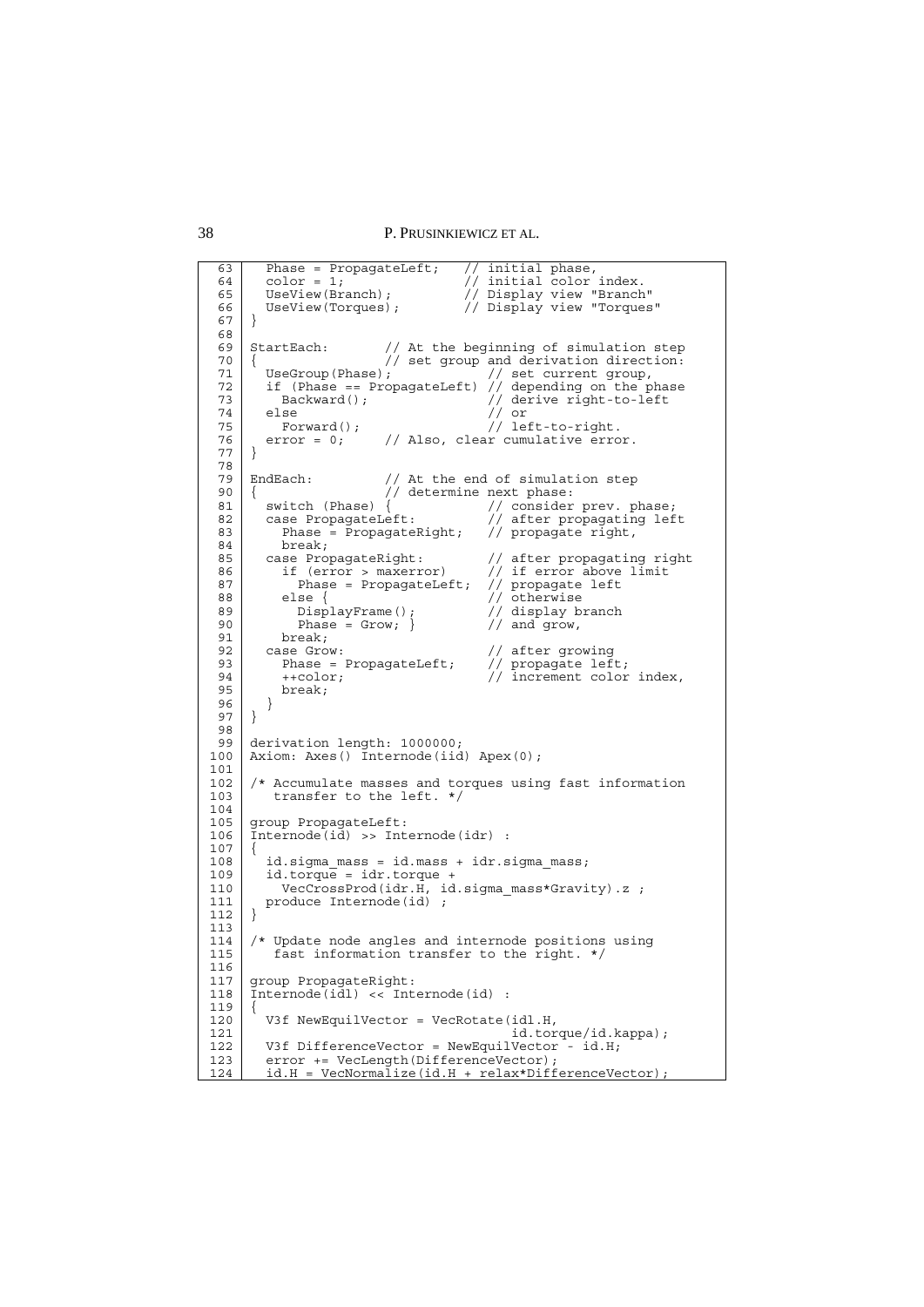```
125
126
127
128
129
130
131
132
133
134
135
136
137
138
139
140
141
142
143
144
145
146
147
148
149
150
151
152
153
154
155
156
157
158
159
160
161
162
163
164
165
166
167
168
169
170
171
       id. P = idl. P + id.s*id.H;
       produce Internode(id);
     }
     /* Append new internode unless maximum number reached.
        Handle interaction with the model. */
     group Grow: 
     Internode(id) < Apex(n): 
     {
     id.P += id.s*id.H; // Calculate new internode position if (n<=MAX_N) // if internode limit not exceeded 
       produce \overline{Internode}(id) Apex(n+1); // append<br>else // otherwise
         else // otherwise<br>Stop(); // terminate
                           // terminate simulation.
     }
     MouseIns() Internode(id): // If node selected by mouse 
     {
       id.mass * = 3; // increase its mass 3 times.
       produce Internode(id);
     }
     /* Visualize simulation results */ 
     interpretation:
     group 0: // display irrespective of phase
     vgroup Branch : // specification of view "Branch": 
     Internode(id) : // specification of view "Branch"
                        \frac{1}{2} and a circle
       nproduce SetColor(color);
        produce LineTo3f(id.P) Circle(id.mass); 
     }
     vgroup Torques: // specification of view "Torques": 
     Internode(id) : // extend the plot of torques 
     {
              id.P.y = -0.045*id.torque; 
              produce SetColor(color) LineTo3f(id.P); 
     }
     Axes() : // draw coordinate axes
     {
              nproduce SetColor(255) SB() F(20) EB(); 
             produce SB() Right(90) F(25) EB();
     }
```
The Grow group consists of two productions. The first production (lines 133- 140), describes the addition of a new internode to the branch and stops the simulation once the maximum branch length has been reached. The second production (lines 142-146) handles interaction with the model. If the user clicks on an internode, the symbol MouseIns() is automatically inserted before the corresponding Internode module in the L-system string. The production handles this situation by incrementing the mass of the internode threefold and removing the Mouse Ins () symbol from the string. This operation can be used to investigate the impact of a fruit load on the branch shape, for example.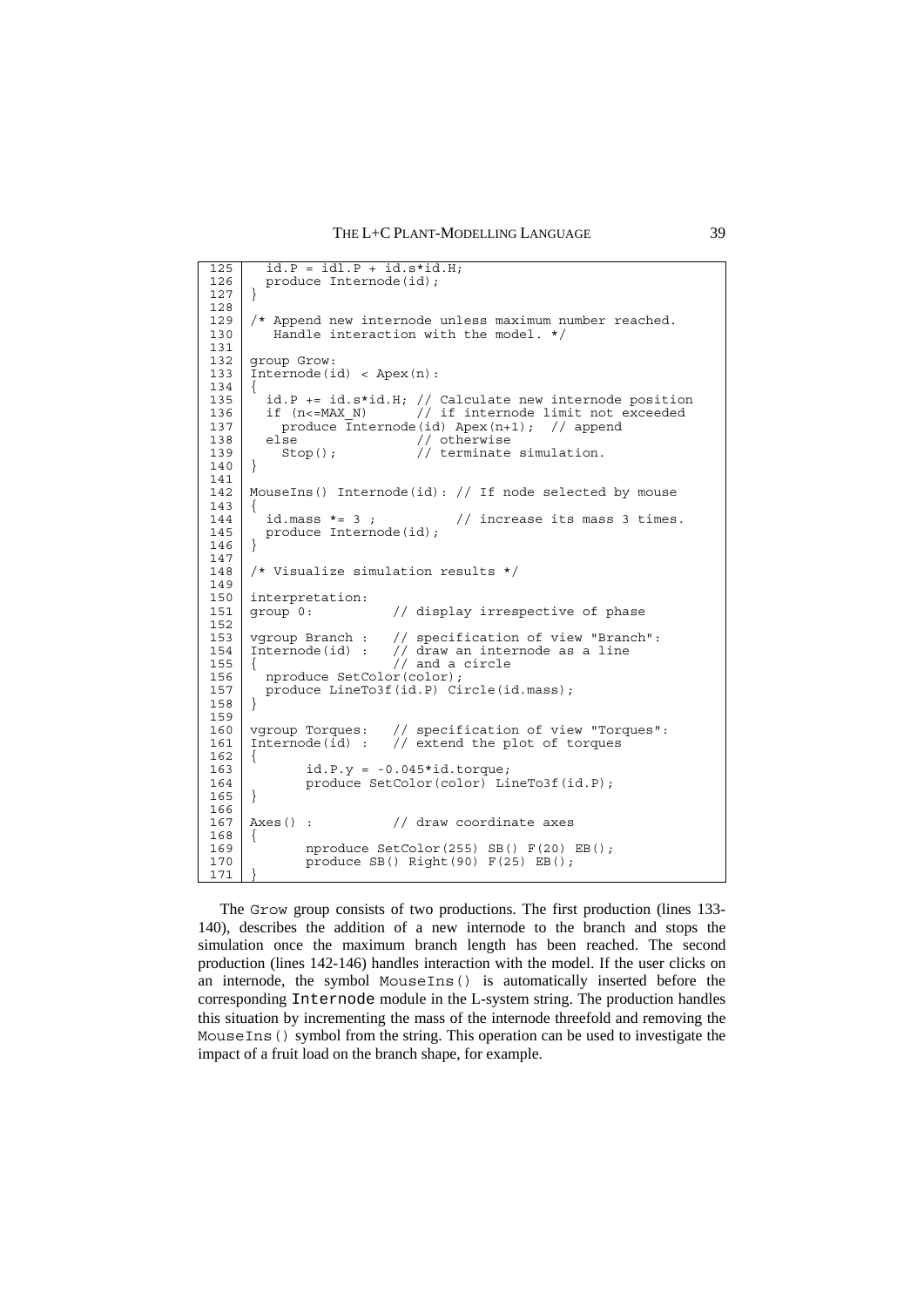The remainder of the code (lines 148-171) is devoted to the visualization of simulation results. Two windows are used for this purpose. The first window is associated with the vgroup Branch and shows the shape of the growing branch. The second window is associated with the vgroup Torques and shows the distribution of torques along consecutive nodes of the branch. These views are obtained using different interpretations of the same module Internode. The last rule, with predecessor Axes() defined in the axiom, plays an auxiliary role of displaying coordinate axes in the plot of torques. With a few additional lines of code, we could also place numerical scales and labels on the axes.

A snapshot of simulation results is shown in Figure 3.



*Figure 3. Visualization of the model of a growing and bending branch. The simulation was run in a 'stroboscopic' mode, in which consecutive simulation stages are superimposed. Left view: changes of the branch shape over time. The mass of the node represented by the enlarged circle has been increased interactively. Right view: distribution of torques along the branch. Grey levels represent developmental stages (lengths) of the branch, and visually associate branch shapes with the corresponding torque plots* 

# **CONCLUSIONS**

The most significant conceptual advancement in L+C, compared to previous Lsystem-based languages, is fast information transfer. It significantly speeds up many simulations, especially those of functional-structural and biomechanical models, which rely on the propagation of hormones, resources or mechanical forces through the plant. In addition, the specification of complex models is facilitated through the use of modules with structured parameters, and the division of productions into groups. L+C also provides the modeller with the wealth of programming constructs available in C++. The biomechanical model of a growing pendulous branch presented in the section "*A Biomechanical example*" illustrates the use of these features in the context of a complete L+C program.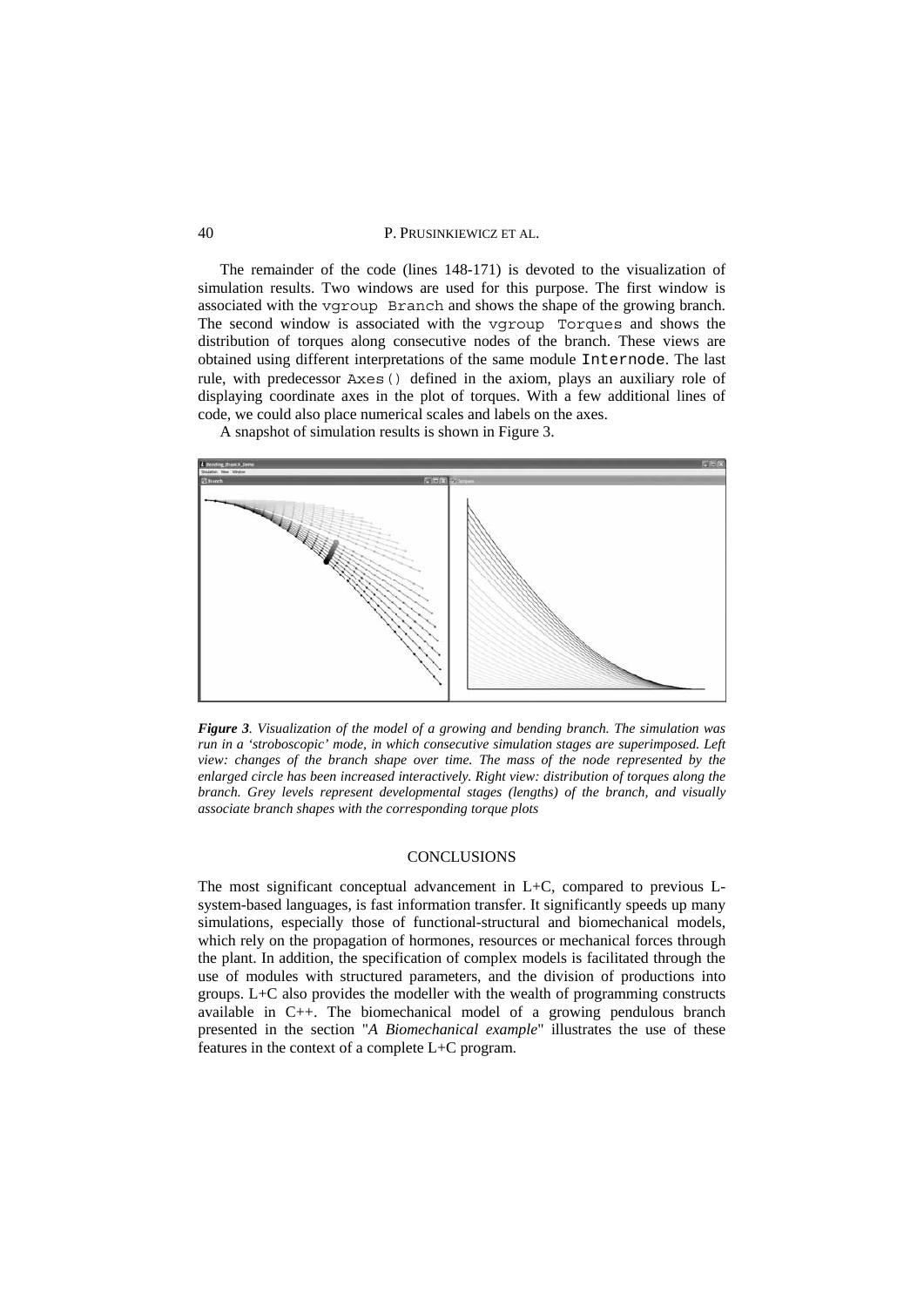L+C is well suited to the specification of models that incorporate a single aspect of plant function within a developing plant structure. An open problem is the construction of comprehensive models that incorporate several aspects, such as genetics, partitioning of different resources, hormonal control, biomechanics and development. The challenge is to devise a methodology, supported by appropriate language constructs, that would make it possible to build such models in a wellstructured manner – with different model components specified, implemented and tested independently, and easily combined into final synthetic models.

### ACKNOWLEDGEMENTS

We thank Lynn Mercer, Jim Hanan and Alla Seleznyova for comments on the manuscript. The support of this research by the Human Frontier Science Program and the Natural Sciences and Engineering Research Council of Canada is gratefully acknowledged.

#### REFERENCES

- Allen, M.T., Prusinkiewicz, P. and DeJong, T.M., 2005. Using L-systems for modeling source-sink interactions, architecture and physiology of growing trees: the L-PEACH model. *New Phytologist,* 166 (3), 869-880.
- Fournier, M., 1989. *Mécanique de l'arbre: maturation, poids propre, contraintes climatiques*. Institut National Polytechnique de Lorraine, Nancy. Ph.D. dissertation, Institut National Polytechnique de Lorraine
- Frijters, D., 1976. An automata-theoretical model of the vegetative and flowering development of *Hieracium murorum* L. *Biological Cybernetics,* 24 (1), 1-13.
- Frijters, D. and Lindenmayer, A., 1974. A model for the growth and flowering of *Aster novae-angliae* on the basis of table <1, 0> L-systems. *In:* Rozenberg, G. and Salomaa, A. eds. *L Systems*. Springer-Verlag, Berlin, 24-52. Lecture Notes in Computer Science no. 15.
- Ginsburg, S. and Rozenberg, G., 1975. TOL schemes and control sets. *Information and Control,* 27 (2), 109-125.
- Hanan, J.S., 1992. *Parametric L-systems and their application to the modeling and visualization of plants*. University of Regina, Regina. Ph.D. dissertation, University of Regina [http:// algorithmicbotany.org/papers/hanan.dis1992.pdf]
- Jirasek, C.A., 2000. *A biomechanical model of branch shape in plants expressed using L-systems*. University of Calgary, Calgary. M.Sc. thesis, University of Calgary
- Jirasek, C.A., Prusinkiewicz, P. and Moulia, B., 2000. Integrating biomechanics into developmental plant models expressed using L-systems. *In:* Spatz, H.C. and Speck, T. eds. *Plant biomechanics 2000: proceedings of the 3rd plant biomechanics conference, Freiburg-Badenweiler, August 27th to September 2nd, 2000*. Thieme, Stuttgart, 615-624. [http://algorithmicbotany.org/papers/ biomechanics00.pdf]
- Karwowski, R., 2002. *Improving the process of plant modeling: the L+C modeling language*. University of Calgary, Calgary. Ph.D. dissertation, University of Calgary [http://algorithmicbotany.org/ papers/radekk.dis2002.pdf]
- Karwowski, R. and Lane, B., 2006. *LPFG user's manual*. [http://algorithmicbotany.org/lstudio/ LPFGman.pdf]
- Karwowski, R. and Prusinkiewicz, P., 2003. Design and implementation of the L+C modeling language. *Electronic Notes in Theoretical Computer Science,* 86 (2), 1-19.
- Lindenmayer, A., 1968a. Mathematical models for cellular interaction in development. Part 1: Filaments with one-sided inputs. *Journal of Theoretical Biology,* 18 (3), 280-299.
- Lindenmayer, A., 1968b. Mathematical models for cellular interactions in development. Part 2: Simple and branching filaments with two-sided inputs. *Journal of Theoretical Biology,* 18 (3), 300-315.